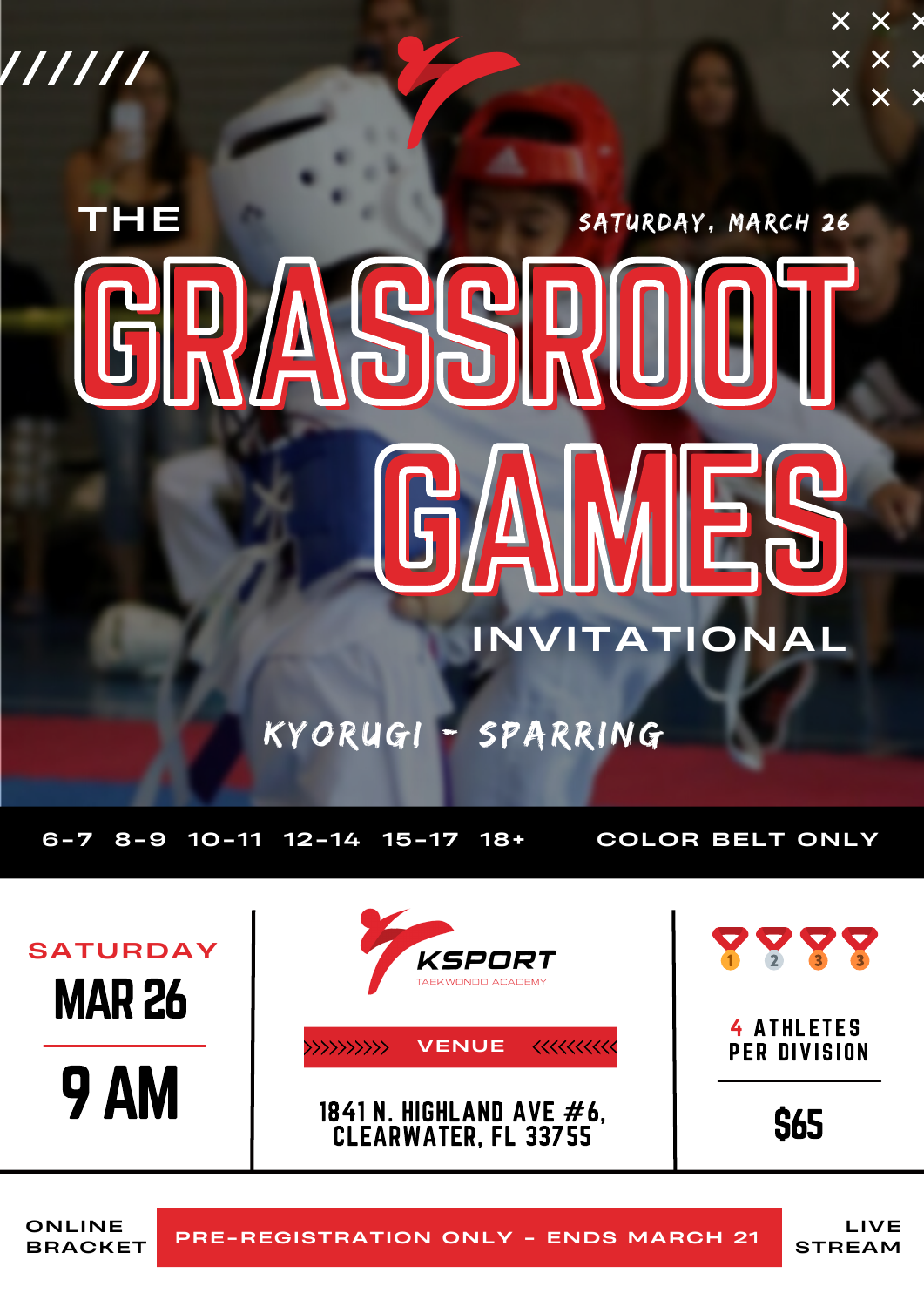

# 2022 GRASSROOT GAMES INVITATIONAL

#### Hello Parents,

I am excited to invite you to our first Grassroot Games Invitational. Our athlete first focus of this event is to give our upcoming and developing color belt athletes an opportunity to thrive and gain valuable competitive experience. This event is geared to have our athletes compete in a fair and safe environment utilizing the standards and technology of todays taekwondo. It is important for our athletes and our parents to continue to gain positive competitive experiences that will foster long term growth and commitment to the process. I look forward to having you join us for an amazing event. Read Below.

### EVENT DETAILS OVERVIEW

~ Registration Fee: \$65 - No Registrations after March 21. Must register through your Coach/Master.

~ To provide a smooth experience for all coaches, athletes and spectators registrations will be limited and *Pre-Registration ONLY.* Divisions will be split into 4 player brackets. Eliminated athletes will fightoff for Top 3rd and Bottom 3rd placings. Each athlete will have minimum 2 fights.

~ Daedo E-Hogu and E-Headgear will be utilized for *All Athletes*. Please make sure athletes have their own Gen 1 or Gen 2 Daedo socks for competition. Additional daedo socks will be on hand to borrow if necessary. Link to purchase daedo socks: [CLICK](https://www.tkdscore.com/26.html) HERE or visit tkdscore.com

~ We will be following AAU Taekwondo ruleset. Please review **AAU [Handbook](https://image.aausports.org/dnn/tw/2021/2020-2021AAUTKDHandbook.pdf)** for official rulings. Controlled Head Contact will be allowed (Junior Safety Rules). All athletes will be using E-Headgear with included Plastic Face Shield for safety. Coaches may only challenge technical points on spin to body only. No technical points awarded to spin to head utilizing JSR ruling.

~ Certified referees and medical staff will be on hand for this event.

#### Tournament Format:

- All divisions will have specific report times for warmup/checkin. No entry to the competition area for athletes permitted until called to staging. Report times will be posted 2 days prior.
- Athletes will complete entire division, be awarded their medals and then exit competition area to allow the next division to begin.
- Spectators may watch from outside viewing area, from our livestream or may sit inside during their child's division. There is limited inside seating. Spectator tickets will be \$10 for inside seating only during their child's active division due to safety and space.

#### Competition Format:

- (2) 1 min 30 second rounds with 30 second break.
- 1st, 2nd, 3rd, 3rd. Eliminated athletes compete for Top 3rd, Bottom 3rd.
- 20 point gap rule in effect after 1st round.
- Scoring: 3 point headshot, 2 point body, 1 point punch and 2pt technical for body spin only.
- Coaches may only challenge for technical points on valid spin to body only.
- All mandatory sparring equipment is required. E-Hogu and E-Headgear will be supplied for competition.

#### WAIVERS WILL BE SENT OUT ELECTRONICALLY AND MUST BE SIGNED BY MARCH 24TH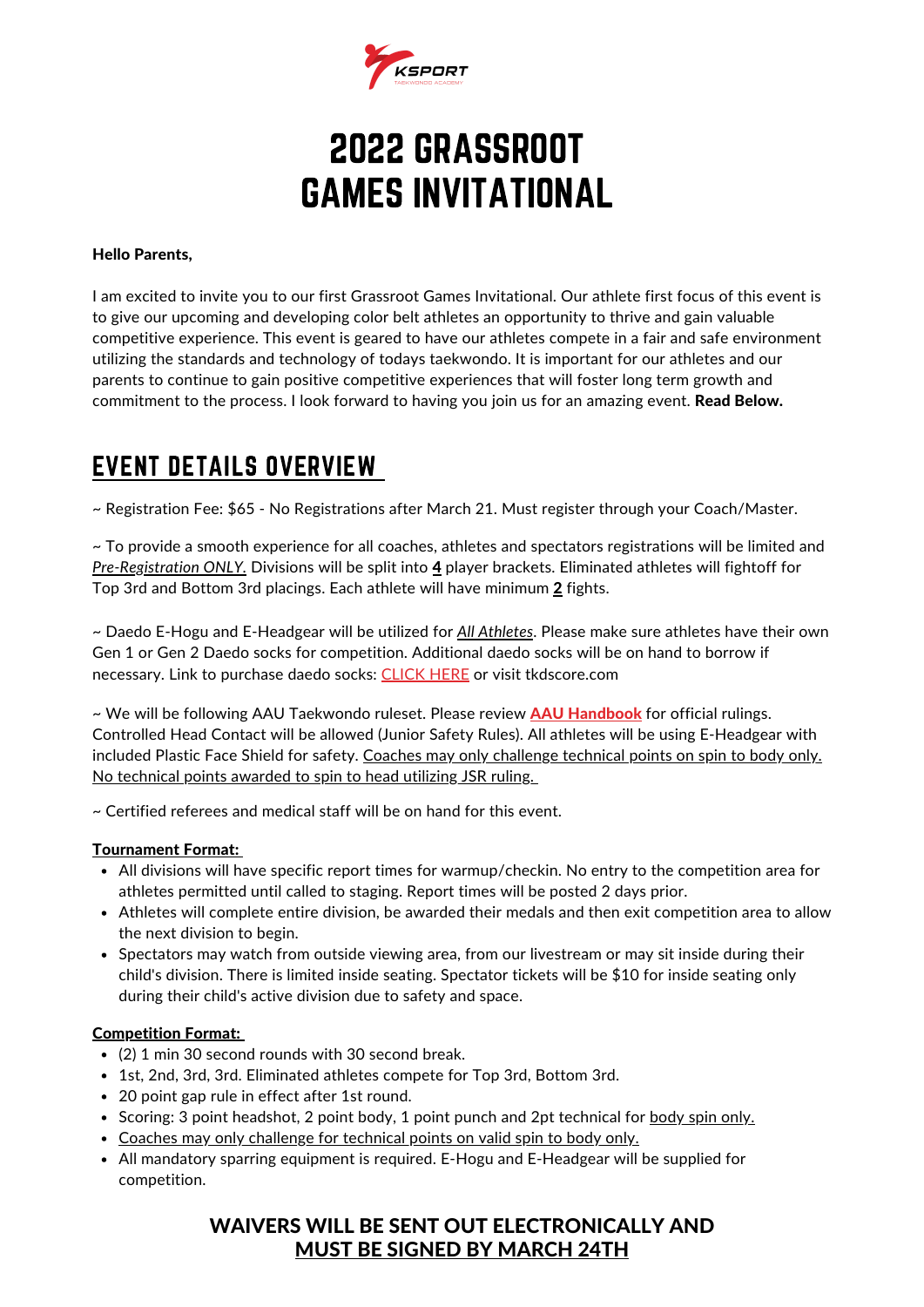

# 2022 GRASSROOT GAMES INVITATIONAL

## COMPETITION REPORT TIMES, MATCH FLOW AND PROCEDURES

- 1. Athletes will have 30 min report windows in between divisions. Athletes must check-in by their required report time to avoid delays and/or possible disqualification and to have adequate warm up time.
- 2. Athletes will put on all required gear in the warm-up area. Gear Required: Forearm Guards, Shin Guards, Gloves, Groin Cup, Mouth Piece and Daedo Electronic Socks. Head Gear and Chestguard will be provided when the athlete is called to ring.
- 3. Divisions will be called to holding via Intercom and also by REMIND app, our tournament messenger service. <https://www.remind.com/join/grassrootg> to join for updates.
- 4. Athletes will be moved to the <u>On Deck Holding Area</u> awaiting division to finish.
- 5. Athlete will then be moved to sit ringside for their active competing division.
- Athletes will complete their entire division and be awarded their medals before 6. exiting the competition floor for the next division.

## SPECTATING POLICIES

1. Spectators will be allowed to view or watch the competition from outside. We encourage only spectators that have children actively competing to occupy the outside viewing area. Due to space constraints, covid etc.. we have limited inside seating. There is a \$10 Spectator Fee for any parent that would like to sit inside during divisions. Child must be apart of an **active division** to sit inside and must leave after the completion of their division and acceptance of awards. We appreciate your understanding and want to give a safe and great viewing experinece for everyone.

Tournament Director: Kodylee Karm Phone: 727-888-1980 Email: ksporttaekwondo@gmail.com



## TOURNAMENT LAYOUT, HOLDING AND CHECK-IN LOCATED BELOW